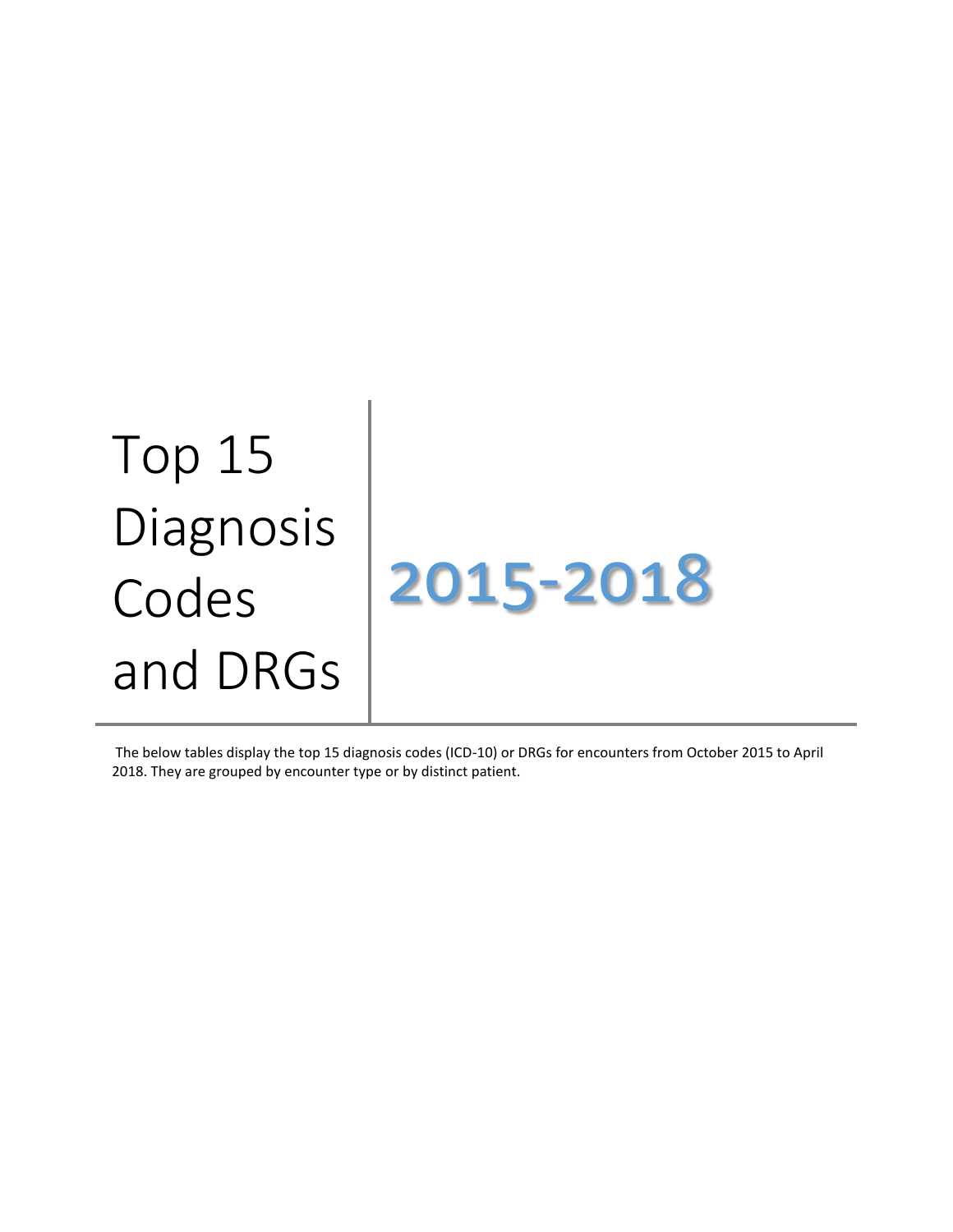# TABLE OF CONTENTS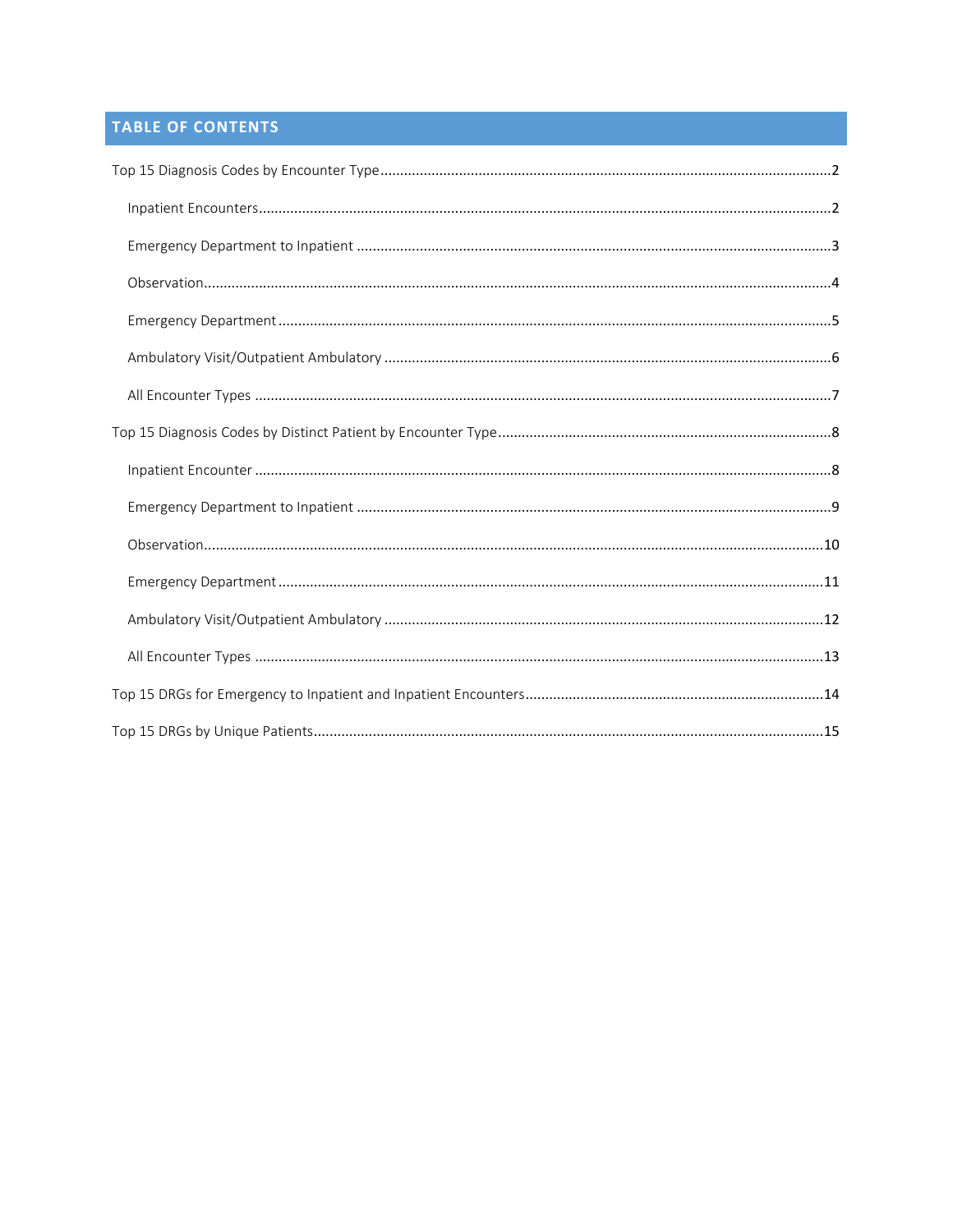# <span id="page-2-0"></span>TOP 15 DIAGNOSIS CODES BY ENCOUNTER TYPE

The below tables display the top 15 diagnosis codes (ICD-10) for all encounters from October 2015 to April 2018. They are grouped by encounter type.

Column definitions:

- DX: The ICD-10 code
- Name: The short name associated with that ICD-10 code
- DX count: The number of times this ICD-10 code appeared as the primary billing diagnosis for an encounter
- Percentage of Total: The percentage of all encounters accounted for by this code

#### <span id="page-2-1"></span>INPATIENT ENCOUNTERS

| <b>DX</b> | <b>Name</b>                                                                        | <b>DX COUNT</b> | <b>Percentage of Total</b> |
|-----------|------------------------------------------------------------------------------------|-----------------|----------------------------|
| 110       | Essential (primary) hypertension                                                   | 22669           | 3                          |
| E78.5     | Hyperlipidemia, unspecified                                                        | 12417           | $\mathbf 1$                |
| E66.9     | Obesity, Unspecified                                                               | 11471           | 1                          |
| Z87.891   | Aggressive ex-smoker                                                               | 10628           | $\mathbf 1$                |
| K21.9     | Acid reflux                                                                        | 9109            | $\mathbf{1}$               |
| Z23       | Encounter for immunization                                                         | 9071            | $\mathbf 1$                |
| Z79.82    | Long term (current) use of aspirin                                                 | 8619            | $\mathbf{1}$               |
| D64.9     | Absolute anemia                                                                    | 7987            | 1                          |
| R94.31    | Abnormal ambulatory electrocardiogram                                              | 7752            | $\mathbf{1}$               |
| 125.10    | Atherosclerotic heart disease of native<br>coronary artery without angina pectoris | 6138            | $\mathbf{1}$               |
| F32.9     | Acute depression                                                                   | 5825            | $\mathbf 1$                |
| Z37.0     | Assisted single delivery                                                           | 5470            | 1                          |
| D62       | Acute blood loss anemia                                                            | 5415            | $\mathbf 1$                |
| F41.9     | Acute anxiety                                                                      | 5311            | $\mathbf 1$                |
| E03.9     | Acquired hypothyroidism                                                            | 5307            | 1                          |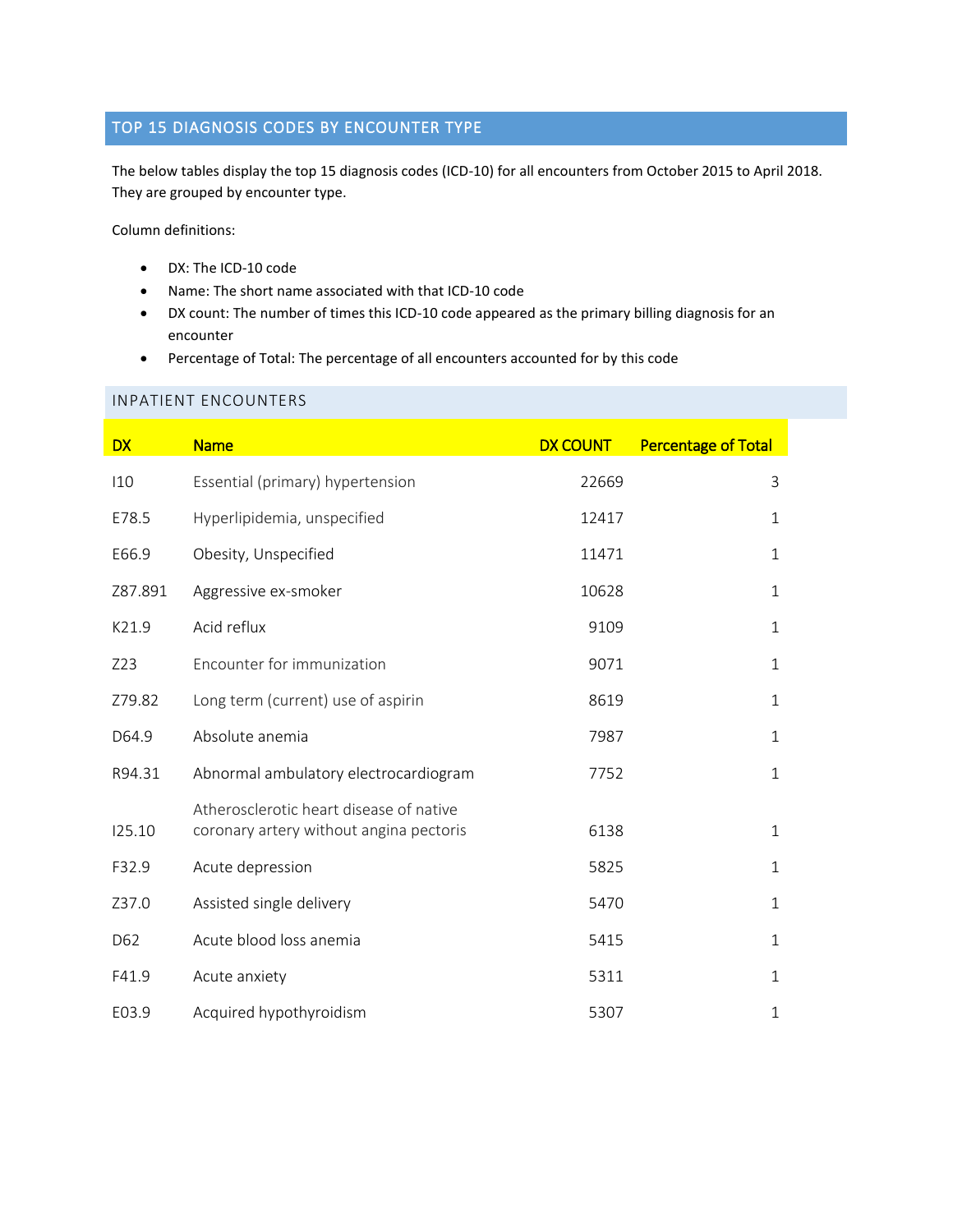## <span id="page-3-0"></span>EMERGENCY DEPARTMENT TO INPATIENT

| <b>DX</b> | <b>Name</b>                                                                        | <b>DX COUNT</b> | <b>Percentage of Total</b> |
|-----------|------------------------------------------------------------------------------------|-----------------|----------------------------|
| 110       | Essential (primary) hypertension                                                   | 21049           | $\overline{2}$             |
| Z87.891   | Personal history of nicotine dependence                                            | 11825           | $\mathbf 1$                |
| E78.5     | Hyperlipidemia, unspecified                                                        | 11385           | $\mathbf 1$                |
| Z79.82    | Long term (current) use of aspirin                                                 | 9582            | $\mathbf{1}$               |
| N17.9     | Acute kidney failure (CMS-HCC)                                                     | 9028            | $\mathbf 1$                |
| R94.31    | Abnormal ambulatory electrocardiogram                                              | 8388            | $\mathbf{1}$               |
| 125.10    | Atherosclerotic heart disease of native<br>coronary artery without angina pectoris | 8342            | $\mathbf{1}$               |
| E66.9     | Obesity, Unspecified                                                               | 7651            | $\mathbf 1$                |
| K21.9     | Acid reflux                                                                        | 7616            | $\mathbf 1$                |
| F32.9     | Acute depression                                                                   | 6651            | $\mathbf 1$                |
| D64.9     | Absolute anemia                                                                    | 6528            | $\mathbf{1}$               |
| E11.9     | Type 2 diabetes mellitus without complications                                     | 6315            | $\mathbf{1}$               |
| F17.210   | Cigarette nicotine dependence                                                      | 5955            | $\mathbf 1$                |
| E86.0     | Acute cerebral venous sinus thrombosis<br>associated with dehydration              | 5881            | $\mathbf 1$                |
| R07.9     | Acute chest pain                                                                   | 5723            | $\mathbf 1$                |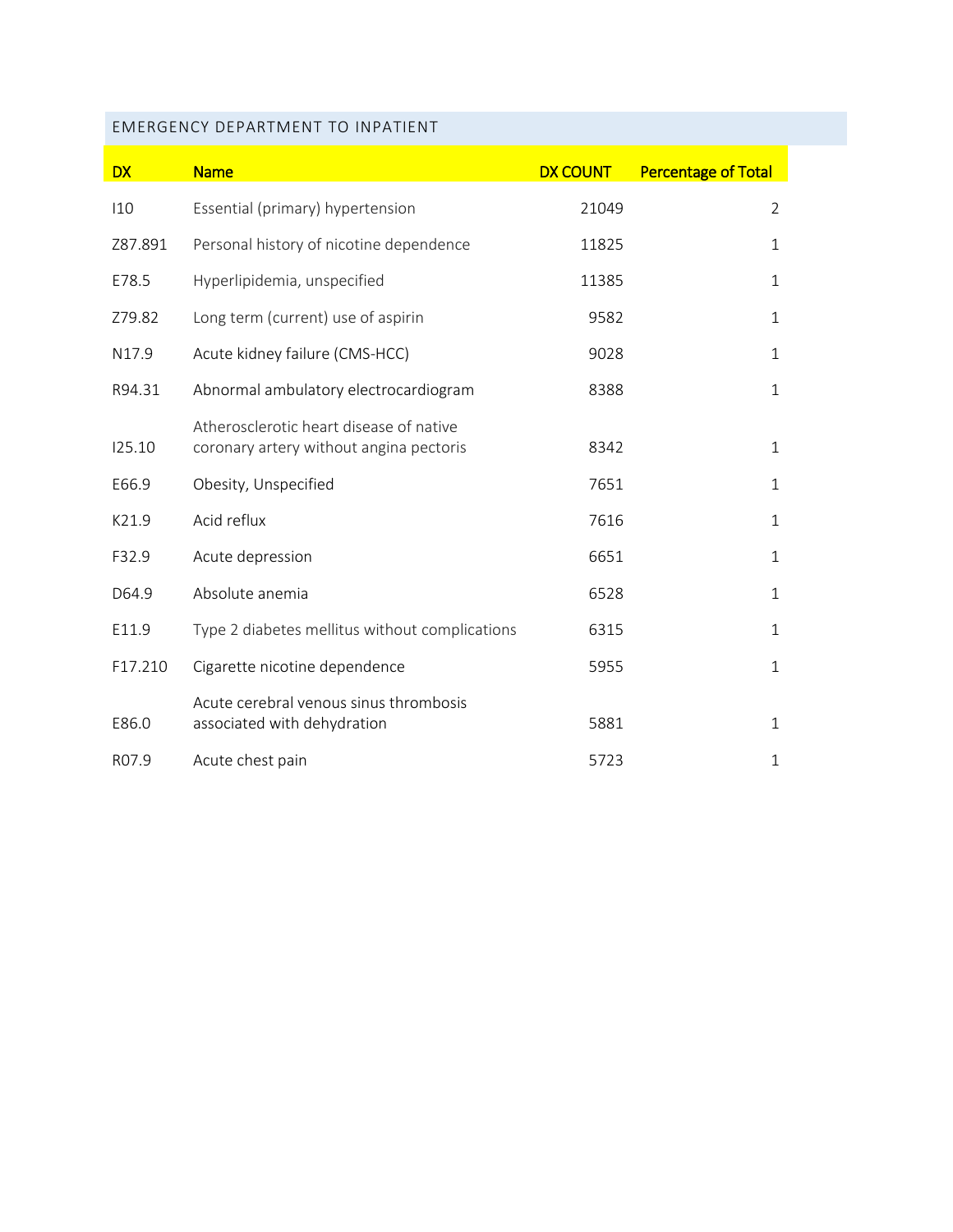#### <span id="page-4-0"></span>OBSERVATION

| <b>DX</b> | <b>Name</b>                                                                             | <b>DX COUNT</b> | <b>Percentage of Total</b> |
|-----------|-----------------------------------------------------------------------------------------|-----------------|----------------------------|
| Z79.899   | Other long term (current) drug<br>therapy                                               | 2985            | $\overline{4}$             |
| 110       | Essential (primary) hypertension                                                        | 2813            | 3                          |
| E78.5     | Hyperlipidemia, unspecified                                                             | 1512            | $\overline{2}$             |
| Z79.82    | Long term (current) use of aspirin                                                      | 1485            | $\overline{2}$             |
| Z87.891   | Personal history of nicotine<br>dependence                                              | 1309            | $\overline{2}$             |
| E66.9     | Obesity, Unspecified                                                                    | 1248            | $\overline{2}$             |
| K21.9     | Acid reflux                                                                             | 1217            | $\overline{2}$             |
| E11.9     | Type 2 diabetes mellitus without<br>complications                                       | 963             | 1                          |
| 125.10    | Atherosclerotic heart disease of<br>native coronary artery without<br>angina pectoris   | 832             | $\mathbf{1}$               |
| G47.33    | Acute hypercapnic respiratory<br>failure due to obstructive sleep<br>apnea (CMS-HCC)    | 787             | $\mathbf{1}$               |
| J45.909   | Unspecified asthma, uncomplicated                                                       | 786             | $\mathbf{1}$               |
| Z88.0     | Allergy history, penicillin                                                             | 649             | $\mathbf{1}$               |
| Z88.8     | 5-HT3 receptor antagonist allergy                                                       | 588             | $\mathbf{1}$               |
| E03.9     | Acquired hypothyroidism                                                                 | 574             | $\mathbf{1}$               |
| Z98.890   | Acute cervical arteriopathy assoc w/<br>surg repair of aortic arch anomaly<br>(CMS-HCC) | 567             | $\mathbf{1}$               |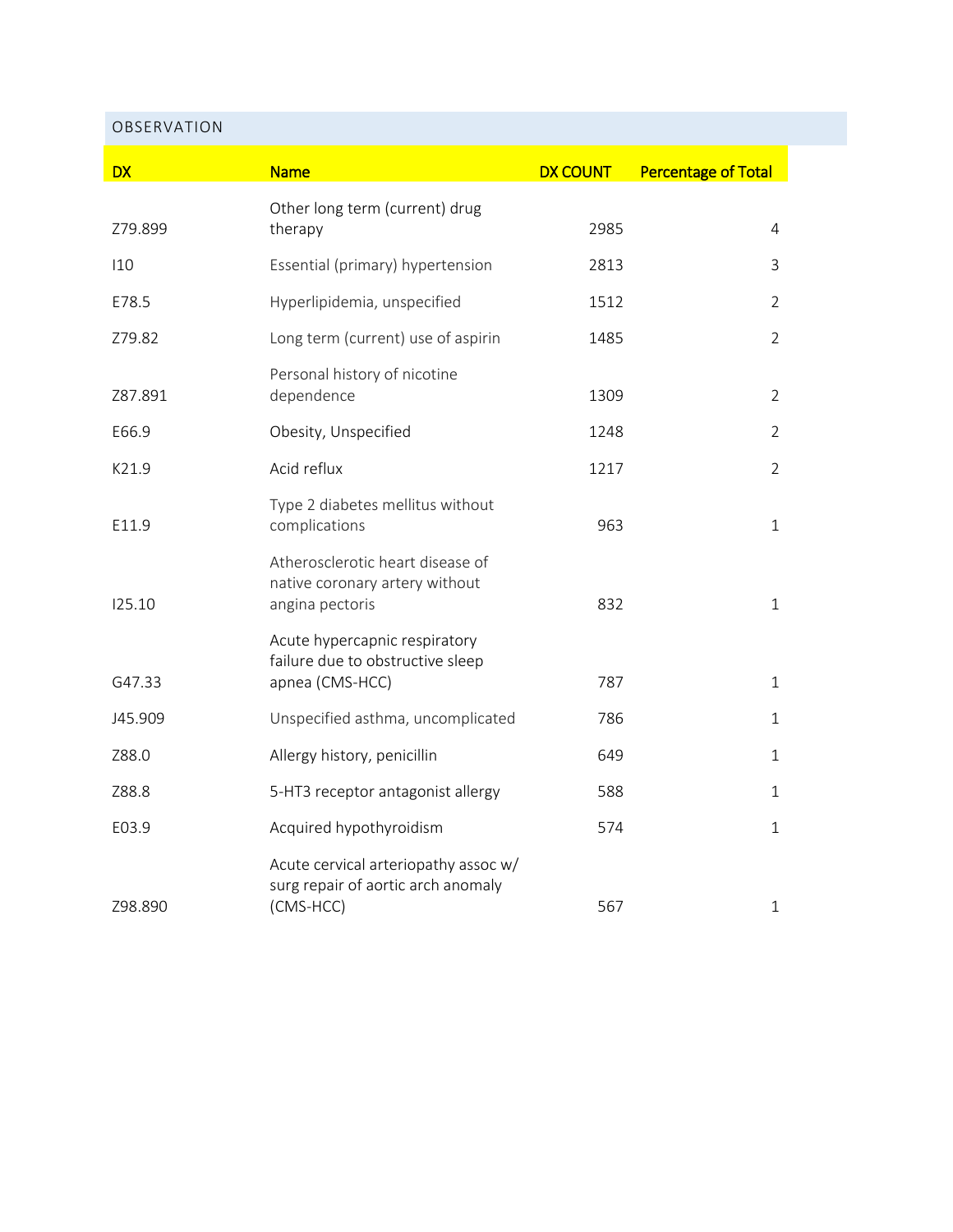#### <span id="page-5-0"></span>EMERGENCY DEPARTMENT

| <b>DX</b>  | <b>Name</b>                                    | <b>DX COUNT</b> | <b>Percentage of Total</b> |
|------------|------------------------------------------------|-----------------|----------------------------|
| 110        | Essential (primary) hypertension               | 46874           | 3                          |
| Z79.899    | Other long term (current) drug therapy         | 33945           | $\overline{2}$             |
| F17.210    | Cigarette nicotine dependence                  | 21767           | $\overline{2}$             |
| J45.909    | Unspecified asthma, uncomplicated              | 20356           | 1                          |
| Z87.891    | Personal history of nicotine dependence        | 19918           | $\mathbf{1}$               |
| R07.9      | Acute chest pain                               | 19194           | $\mathbf 1$                |
| E11.9      | Type 2 diabetes mellitus without complications | 17976           | $\mathbf{1}$               |
| <b>R51</b> | Aching headache                                | 17555           | $\mathbf 1$                |
| R10.9      | Abdominal pain, other specified site           | 15631           | $\mathbf 1$                |
| <b>R05</b> | ACE-inhibitor cough                            | 15425           | $\mathbf 1$                |
| Z79.82     | Long term (current) use of aspirin             | 15240           | $\mathbf 1$                |
| R06.02     | <b>Breath shortness</b>                        | 14790           | $\mathbf 1$                |
| E78.5      | Hyperlipidemia, unspecified                    | 12167           | $\mathbf{1}$               |
| J06.9      | Acute respiratory disease                      | 11970           | 1                          |
| R07.89     | Acute chest wall pain                          | 11815           | $\mathbf{1}$               |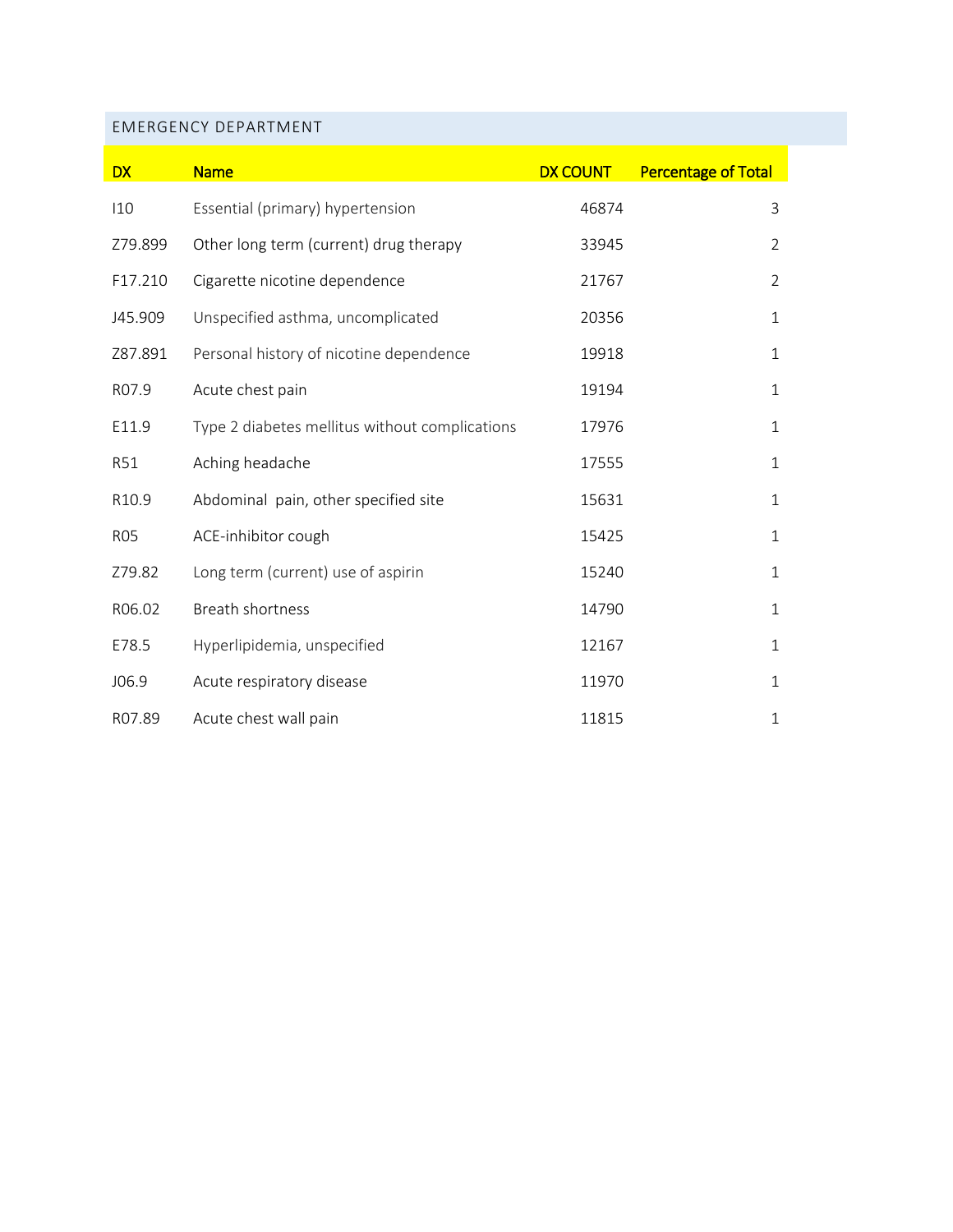## <span id="page-6-0"></span>AMBULATORY VISIT/OUTPATIENT AMBULATORY

# AV/OA

| <b>DX</b> | <b>Name</b>                                                                        | <b>DX COUNT</b> | <b>Percentage of Total</b> |
|-----------|------------------------------------------------------------------------------------|-----------------|----------------------------|
| 110       | Essential (primary) hypertension                                                   | 168070          | 4                          |
| Z00.00    | Adult general medical exam                                                         | 71120           | $\overline{2}$             |
| E78.5     | Hyperlipidemia, unspecified                                                        | 68105           | $\mathbf{1}$               |
| Z12.31    | Breast cancer screening                                                            | 60177           | $\mathbf{1}$               |
| E11.9     | Type 2 diabetes mellitus without complications                                     | 57627           | $\mathbf{1}$               |
| Z79.899   | Other long term (current) drug therapy                                             | 47295           | $\mathbf{1}$               |
| Z01.818   | Encounter for other preprocedural examination                                      | 45226           | $\mathbf{1}$               |
| Z23       | Encounter for immunization                                                         | 36905           | $\mathbf{1}$               |
| 125.10    | Atherosclerotic heart disease of native<br>coronary artery without angina pectoris | 35229           | $\mathbf{1}$               |
| Z51.11    | Admission for antineoplastic chemotherapy                                          | 29781           | $\mathbf{1}$               |
| E66.01    | Morbid (severe) obesity due to excess calories.                                    | 29112           | $\mathbf{1}$               |
| E78.00    | Borderline hypercholesterolemia                                                    | 28449           | $\mathbf{1}$               |
| G47.33    | Acute hypercapnic respiratory failure due to<br>obstructive sleep apnea (CMS-HCC)  | 27618           | $\mathbf{1}$               |
| E66.9     | Obesity, Unspecified                                                               | 27599           | $\mathbf{1}$               |
| K21.9     | Acid reflux                                                                        | 27502           | $\mathbf{1}$               |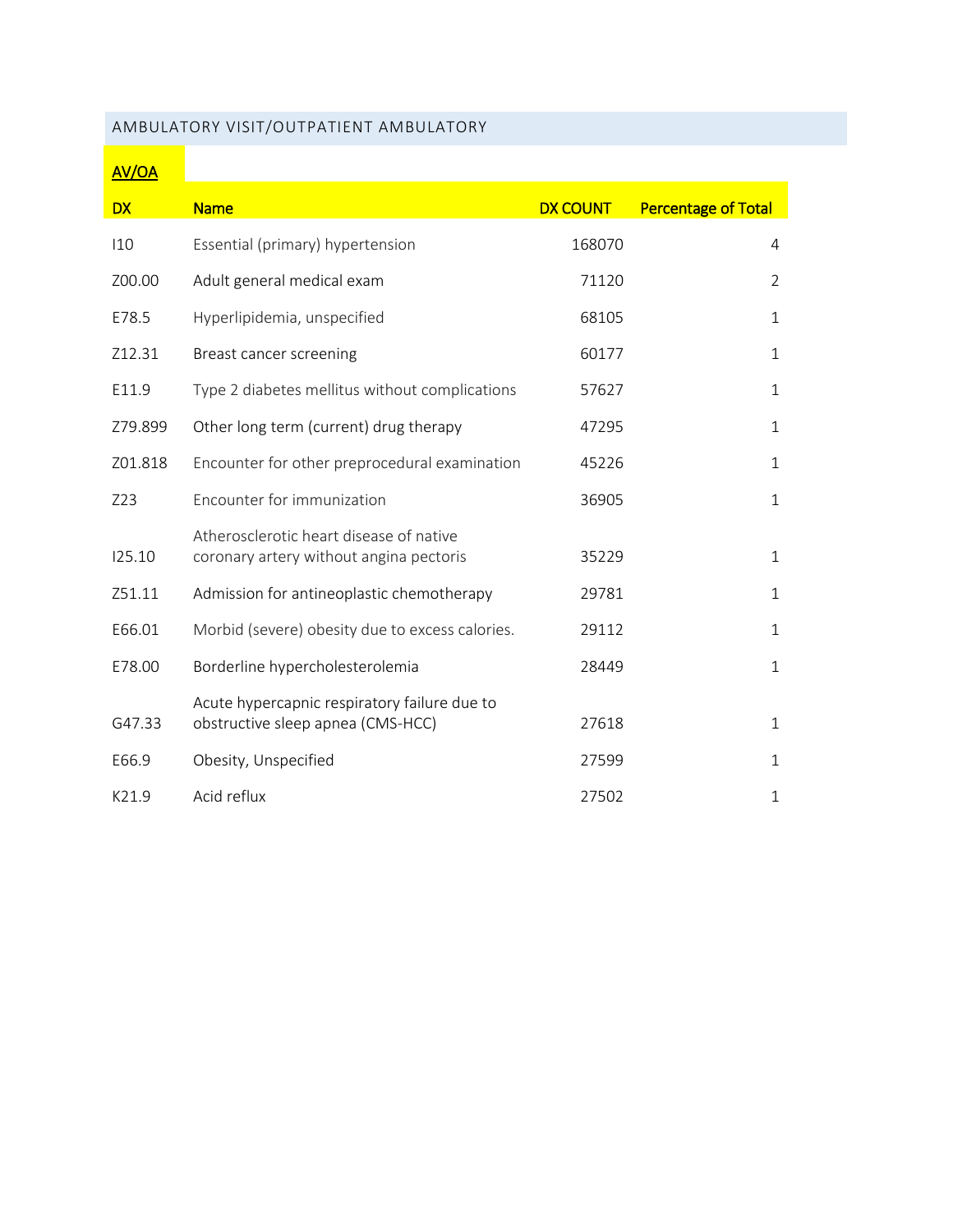#### <span id="page-7-0"></span>ALL ENCOUNTER TYPES

| <b>DX</b> | <b>Name</b>                                                                        | <b>DX COUNT</b> | <b>Percentage of Total</b> |
|-----------|------------------------------------------------------------------------------------|-----------------|----------------------------|
| 110       | Essential (primary) hypertension                                                   | 261475          | 3                          |
| E78.5     | Hyperlipidemia, unspecified                                                        | 105586          | $\mathbf 1$                |
| Z79.899   | Other long term (current) drug therapy                                             | 90237           | $\mathbf{1}$               |
| E11.9     | Type 2 diabetes mellitus without<br>complications                                  | 88157           | $\mathbf{1}$               |
| Z00.00    | Adult general medical exam                                                         | 71975           | $\mathbf 1$                |
| Z12.31    | Breast cancer screening                                                            | 60247           | $\mathbf{1}$               |
| Z87.891   | Personal history of nicotine dependence                                            | 59375           | $\mathbf{1}$               |
| 125.10    | Atherosclerotic heart disease of native<br>coronary artery without angina pectoris | 58664           | $\mathbf{1}$               |
| K21.9     | Gastro-esophageal reflux disease<br>without esophagitis                            | 56590           | $\mathbf{1}$               |
| Z23       | Encounter for immunization                                                         | 54099           | $\mathbf{1}$               |
| E66.9     | Obesity, Unspecified                                                               | 54055           | $\mathbf{1}$               |
| Z01.818   | Encounter for other preprocedural<br>examination                                   | 48657           | $\mathbf{1}$               |
| Z79.82    | Long term (current) use of aspirin                                                 | 47190           | $\mathbf 1$                |
| E03.9     | Hypothyroidism, unspecified                                                        | 42082           | $\mathbf{1}$               |
| E66.01    | Morbid (severe) obesity due to excess<br>calories.                                 | 41547           | $\mathbf{1}$               |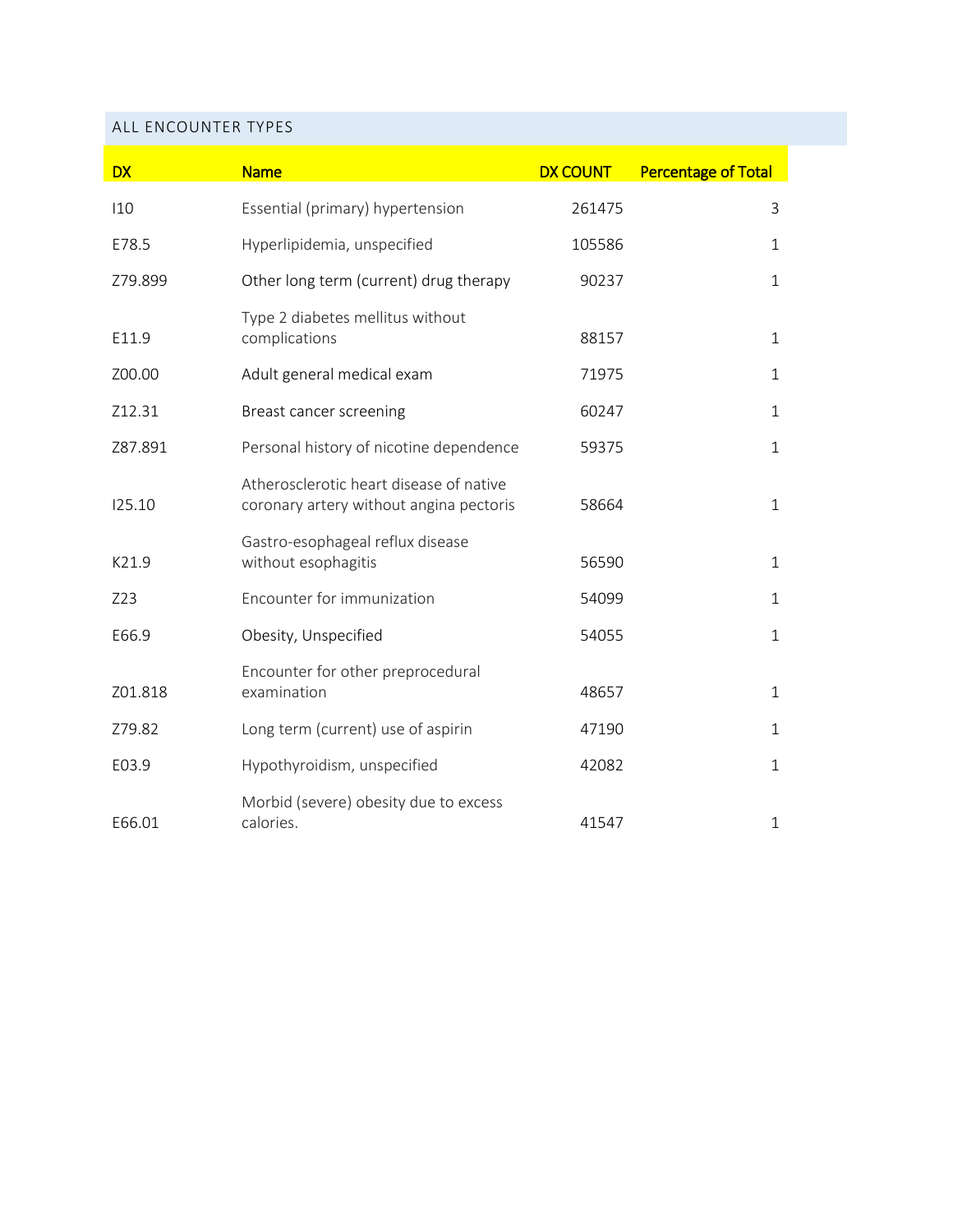## <span id="page-8-0"></span>TOP 15 DIAGNOSIS CODES BY DISTINCT PATIENT BY ENCOUNTER TYPE

The below tables display the top 15 diagnosis codes (ICD-10) for all encounters from October 2015 to April 2018 for distinct patients. They are grouped by encounter type.

Column definitions:

- DX: The ICD-10 code
- Name: The short name associated with that ICD-10 code
- Count: The number of times this ICD-10 code appeared as the primary billing diagnosis for an encounter
- Percentage of Total: The percentage of all encounters accounted for by this code

#### <span id="page-8-1"></span>INPATIENT ENCOUNTER

| <b>DX</b> | <b>Name</b>                                    | <b>COUNT</b> | <b>Percentage of Total</b> |
|-----------|------------------------------------------------|--------------|----------------------------|
| 110       | Essential (primary) hypertension               | 17200        | 3                          |
| E78.5     | Hyperlipidemia, unspecified                    | 9737         | $\mathbf{1}$               |
| E66.9     | Obesity, Unspecified                           | 9711         | $\mathbf{1}$               |
| Z23       | Encounter for immunization                     | 9005         | $\mathbf{1}$               |
| Z87.891   | Personal history of nicotine dependence        | 8030         | $\mathbf{1}$               |
| Z79.82    | Long term (current) use of aspirin             | 7257         | $\mathbf 1$                |
| K21.9     | Acid reflux                                    | 7093         | $\mathbf{1}$               |
| D64.9     | Absolute anemia                                | 6920         | $\mathbf{1}$               |
| R94.31    | Abnormal ambulatory electrocardiogram          | 6860         | $\mathbf{1}$               |
| Z37.0     | Assisted single delivery                       | 5283         | $\mathbf{1}$               |
| D62       | Acute blood loss anemia                        | 4822         | $\mathbf{1}$               |
| F32.9     | Acute depression                               | 4640         | $\mathbf{1}$               |
| 125.10    | 2-vessel coronary artery disease               | 4542         | $\mathbf{1}$               |
| F41.9     | Acute anxiety                                  | 4268         | $\mathbf 1$                |
| E11.9     | Type 2 diabetes mellitus without complications | 4204         | $\mathbf{1}$               |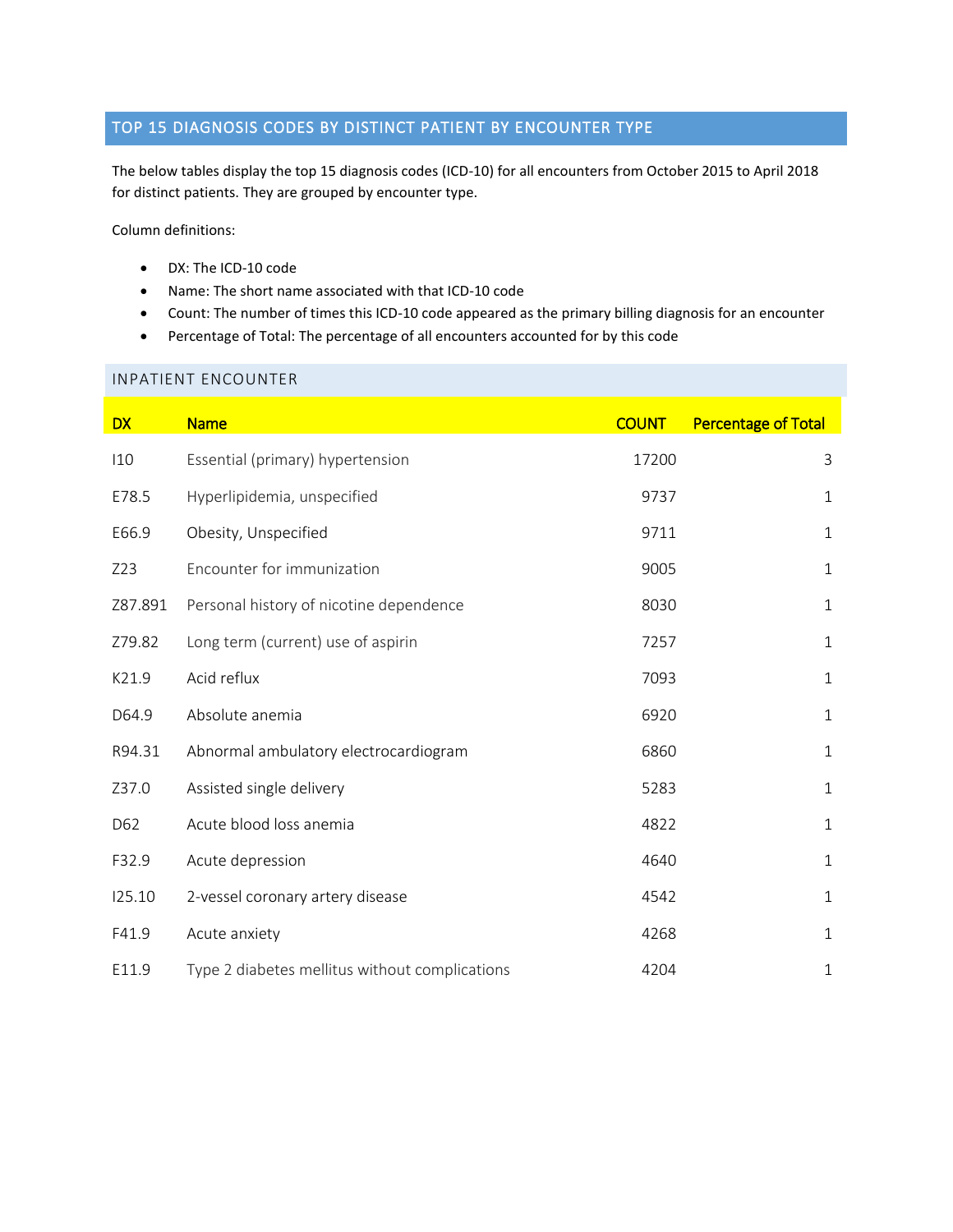## <span id="page-9-0"></span>EMERGENCY DEPARTMENT TO INPATIENT

| <b>DX</b>         | <b>Name</b>                                                           | <b>COUNT</b> | <b>Percentage of Total</b> |
|-------------------|-----------------------------------------------------------------------|--------------|----------------------------|
| 110               | Essential (primary) hypertension                                      | 13566        | $\overline{2}$             |
| E78.5             | Hyperlipidemia, unspecified                                           | 7438         | $\mathbf{1}$               |
| Z87.891           | Personal history of nicotine dependence                               | 6929         | $\mathbf{1}$               |
| R94.31            | Abnormal ambulatory electrocardiogram                                 | 6763         | $\mathbf{1}$               |
| N <sub>17.9</sub> | Acute kidney failure (CMS-HCC)                                        | 6368         | $\mathbf{1}$               |
| Z79.82            | Long term (current) use of aspirin                                    | 6231         | $\mathbf{1}$               |
| E66.9             | Obesity, Unspecified                                                  | 5960         | $\mathbf{1}$               |
| D64.9             | Absolute anemia                                                       | 5064         | $\mathbf 1$                |
| K21.9             | Acid reflux                                                           | 4999         | $\mathbf{1}$               |
| E86.0             | Acute cerebral venous sinus thrombosis associated with<br>dehydration | 4746         | $\mathbf{1}$               |
| 125.10            | 2-vessel coronary artery disease                                      | 4717         | $\mathbf{1}$               |
| F32.9             | Acute depression                                                      | 4707         | $\mathbf{1}$               |
| R07.9             | Acute chest pain                                                      | 4569         | $\mathbf 1$                |
| E11.9             | Type 2 diabetes mellitus without complications                        | 4432         | $\mathbf{1}$               |
| F17.210           | Cigarette nicotine dependence                                         | 4097         | 1                          |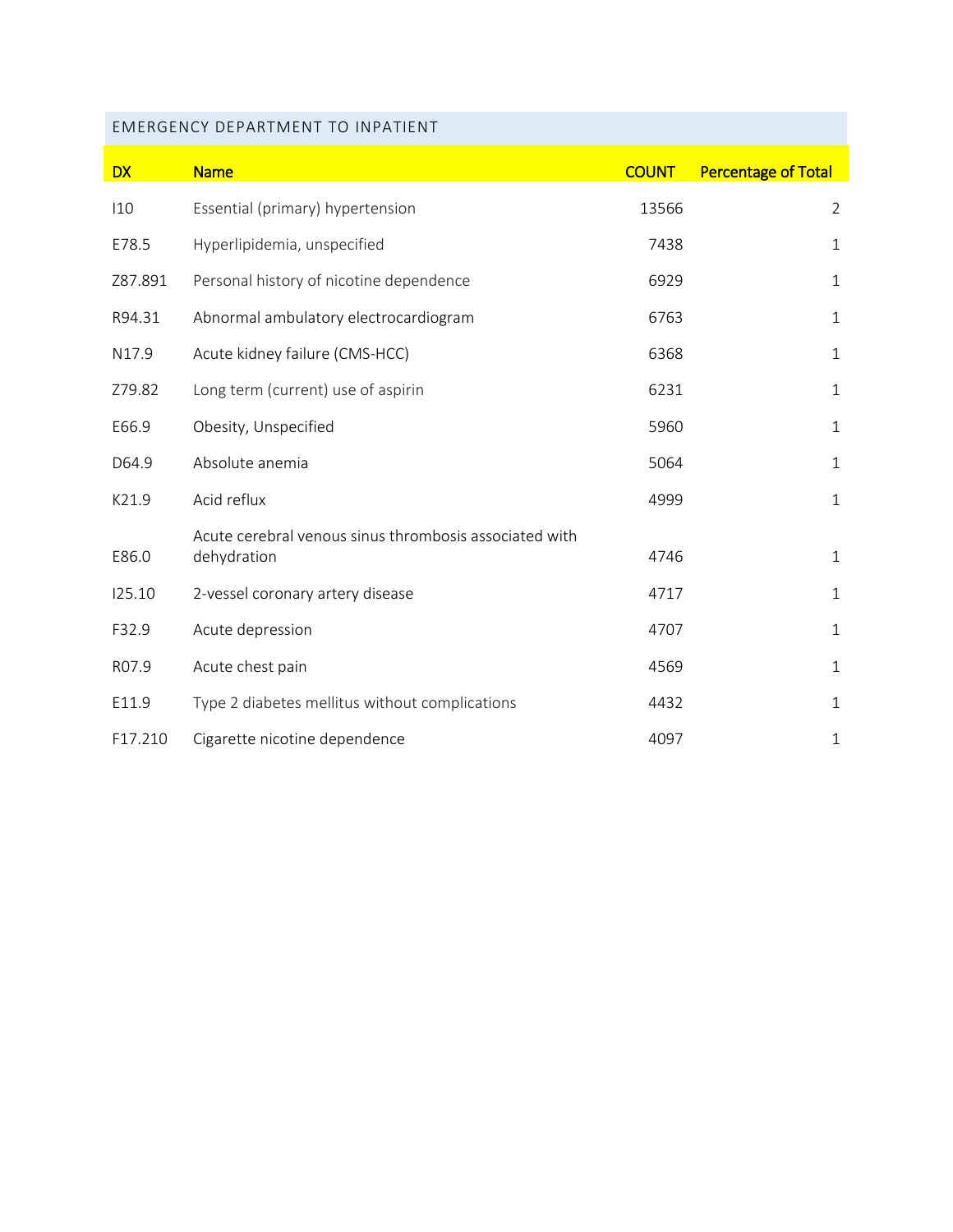#### <span id="page-10-0"></span>OBSERVATION

| <b>DX</b> | <b>Name</b>                                                                                            | <b>COUNT</b> | <b>Percentage of Total</b> |
|-----------|--------------------------------------------------------------------------------------------------------|--------------|----------------------------|
| Z79.899   | 70 percent neuromuscular blockade measured by train of<br>four peripheral nerve stimulation monitoring | 2821         | 4                          |
| 110       | Accelerated essential hypertension                                                                     | 2629         | 3                          |
| E78.5     | Acquired hyperlipoproteinemia                                                                          | 1438         | $\overline{2}$             |
| Z79.82    | Aspirin long-term use                                                                                  | 1407         | $\overline{2}$             |
| Z87.891   | Personal history of nicotine dependence                                                                | 1231         | $\overline{2}$             |
| E66.9     | Abdominal obesity-metabolic syndrome type 3                                                            | 1226         | $\overline{2}$             |
| K21.9     | Acid reflux                                                                                            | 1147         | $\overline{2}$             |
| E11.9     | Type 2 diabetes mellitus without complications                                                         | 906          | $\mathbf{1}$               |
| 125.10    | 2-vessel coronary artery disease                                                                       | 782          | 1                          |
| G47.33    | Acute hypercapnic respiratory failure due to obstructive<br>sleep apnea (CMS-HCC)                      | 739          | $\mathbf{1}$               |
| J45.909   | Unspecified asthma, uncomplicated                                                                      | 724          | 1                          |
| Z88.0     | Allergy history, penicillin                                                                            | 622          | 1                          |
| Z88.8     | 5-HT3 receptor antagonist allergy                                                                      | 568          | $\mathbf{1}$               |
| Z98.890   | Acute cervical arteriopathy assoc w/ surg repair of aortic<br>arch anomaly (CMS-HCC)                   | 556          | $\mathbf 1$                |
| E03.9     | Acquired hypothyroidism                                                                                | 539          | 1                          |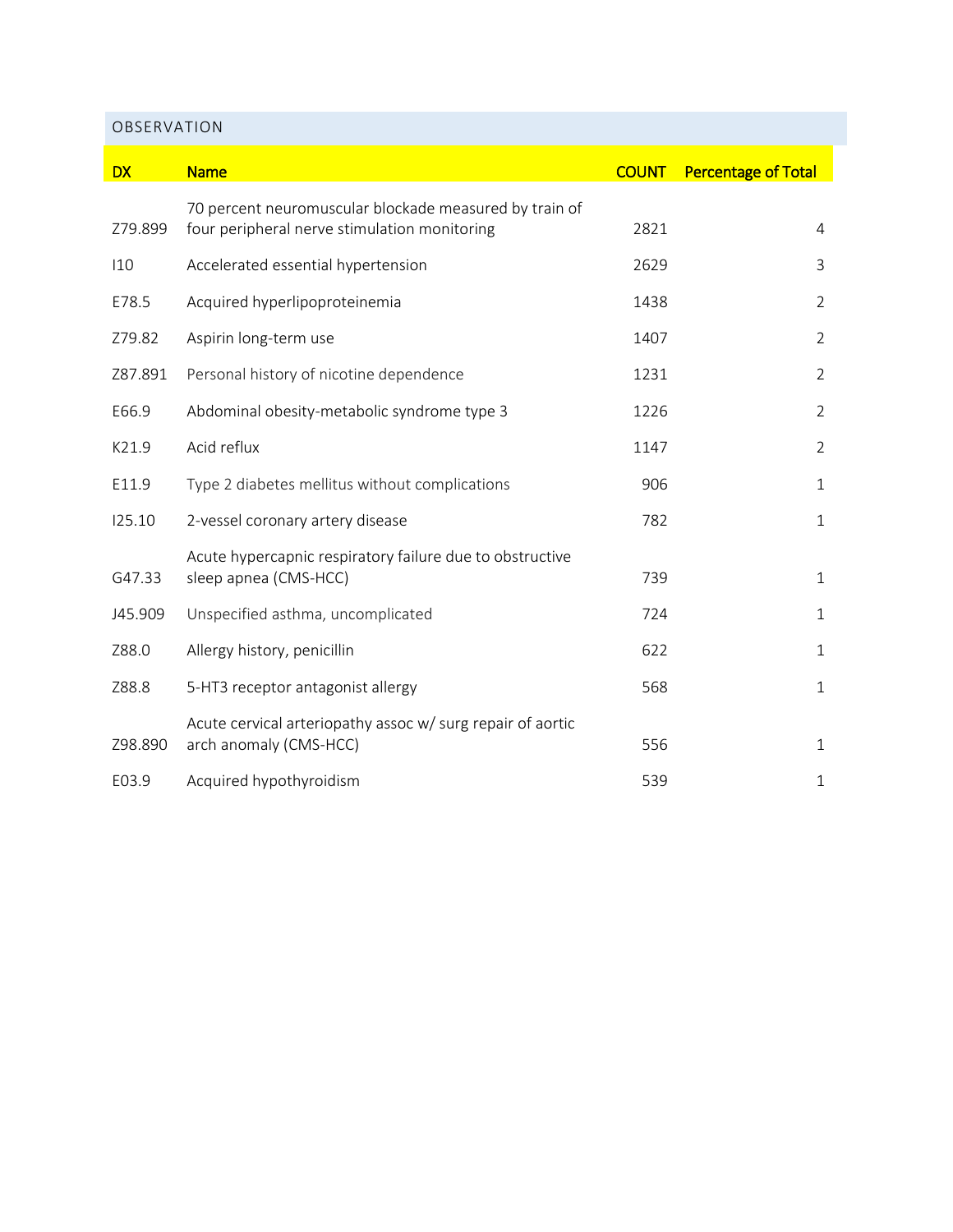## <span id="page-11-0"></span>EMERGENCY DEPARTMENT

| <b>DX</b>  | <b>Name</b>                                    | <b>COUNT</b> | <b>Percentage of Total</b> |
|------------|------------------------------------------------|--------------|----------------------------|
| 110        | Essential (primary) hypertension               | 26224        | 3                          |
| Z79.899    | Other long term (current) drug therapy         | 24301        | $\overline{2}$             |
| R07.9      | Acute chest pain                               | 14857        | $\mathbf{1}$               |
| <b>R51</b> | Aching headache                                | 14741        | $\mathbf{1}$               |
| <b>RO5</b> | ACE-inhibitor cough                            | 12929        | $\mathbf{1}$               |
| R10.9      | Abdominal pain, other specified site           | 12911        | $\mathbf{1}$               |
| F17.210    | Cigarette nicotine dependence                  | 12794        | $\overline{2}$             |
| R06.02     | <b>Breath shortness</b>                        | 11738        | $\mathbf{1}$               |
| Z87.891    | Personal history of nicotine dependence        | 11683        | $\mathbf{1}$               |
| J45.909    | Unspecified asthma, uncomplicated              | 11653        | $\mathbf{1}$               |
| E11.9      | Type 2 diabetes mellitus without complications | 10108        | $\mathbf{1}$               |
| J06.9      | Acute respiratory disease                      | 10051        | $\mathbf{1}$               |
| R42        | Acute onset of severe vertigo                  | 9853         | $\mathbf{1}$               |
| R07.89     | Acute chest wall pain                          | 9831         | $\mathbf{1}$               |
| R11.2      | Amphotericin-induced nausea and vomiting       | 9384         | $\mathbf{1}$               |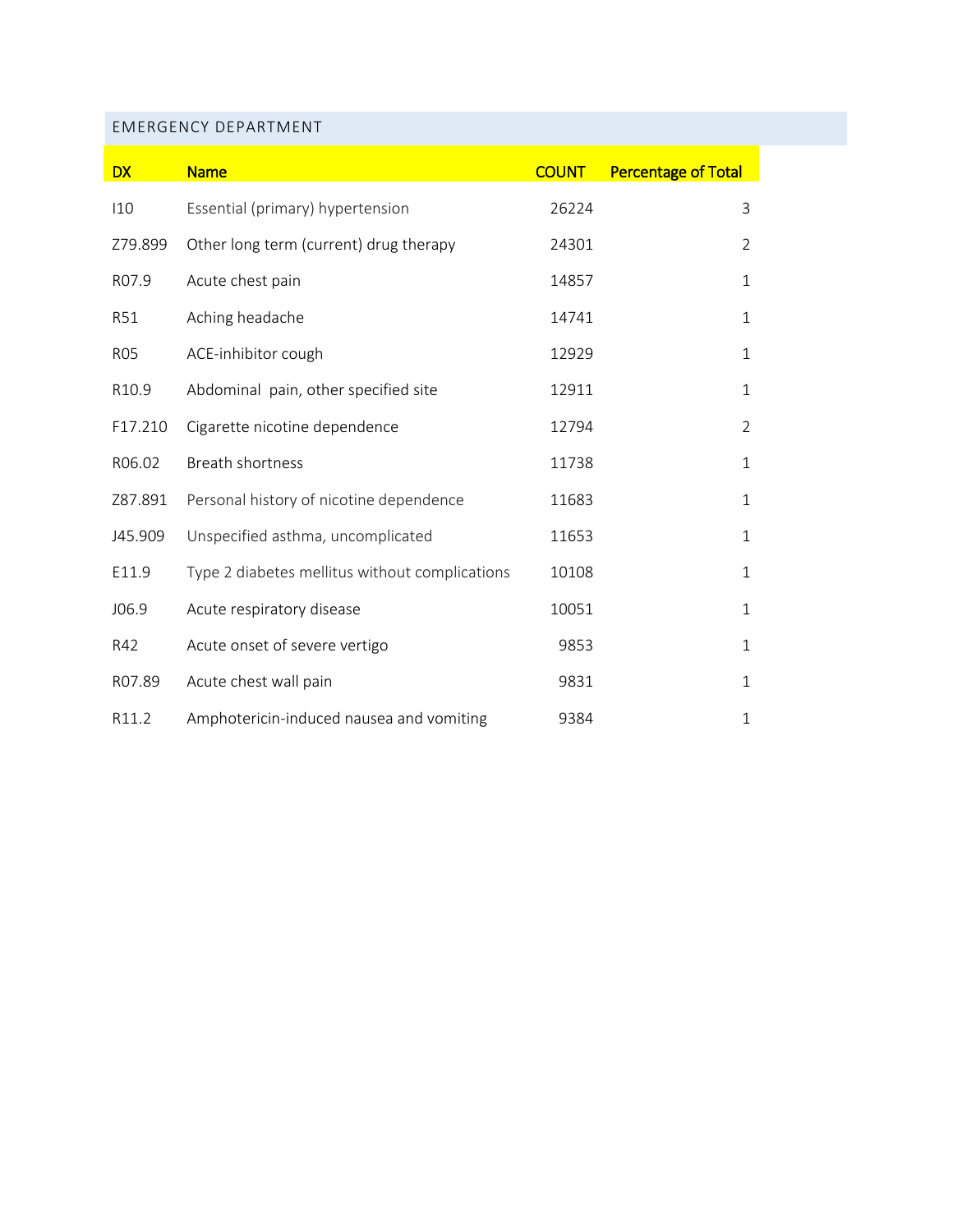## <span id="page-12-0"></span>AMBULATORY VISIT/OUTPATIENT AMBULATORY

# AV/OA

| <b>DX</b> | <b>Name</b>                                                     | <b>COUNT</b> | <b>Percentage of Total</b> |
|-----------|-----------------------------------------------------------------|--------------|----------------------------|
| 110       | Essential (primary) hypertension                                | 50891        | $\overline{4}$             |
| Z00.00    | Adult general medical exam                                      | 47807        | $\overline{2}$             |
| Z12.31    | Breast cancer screening                                         | 32048        | 1                          |
| Z23       | Encounter for immunization                                      | 27398        | $\mathbf{1}$               |
| Z01.818   | Encounter for other preprocedural examination                   | 26844        | $\mathbf{1}$               |
| E78.5     | Hyperlipidemia, unspecified                                     | 26534        | $\mathbf{1}$               |
| Z79.899   | Other long term (current) drug therapy                          | 22817        | 1                          |
| E11.9     | Type 2 diabetes mellitus without complications                  | 18006        | $\mathbf{1}$               |
| Z12.11    | Colon cancer screening                                          | 17854        | $\mathbf{1}$               |
| K21.9     | Acid reflux                                                     | 15322        | $\mathbf{1}$               |
| E66.9     | Obesity, Unspecified                                            | 14956        | $\mathbf{1}$               |
| Z01.419   | Cervical smear, as part of routine gynecological<br>examination | 12628        | $\mathsf{O}\xspace$        |
| Z11.3     | Encntr screen for infections w sexl mode of<br>transmiss        | 12602        | 0                          |
| E78.00    | Borderline hypercholesterolemia                                 | 12516        | $\mathbf{1}$               |
| E55.9     | Avitaminosis D                                                  | 12250        | $\mathbf{1}$               |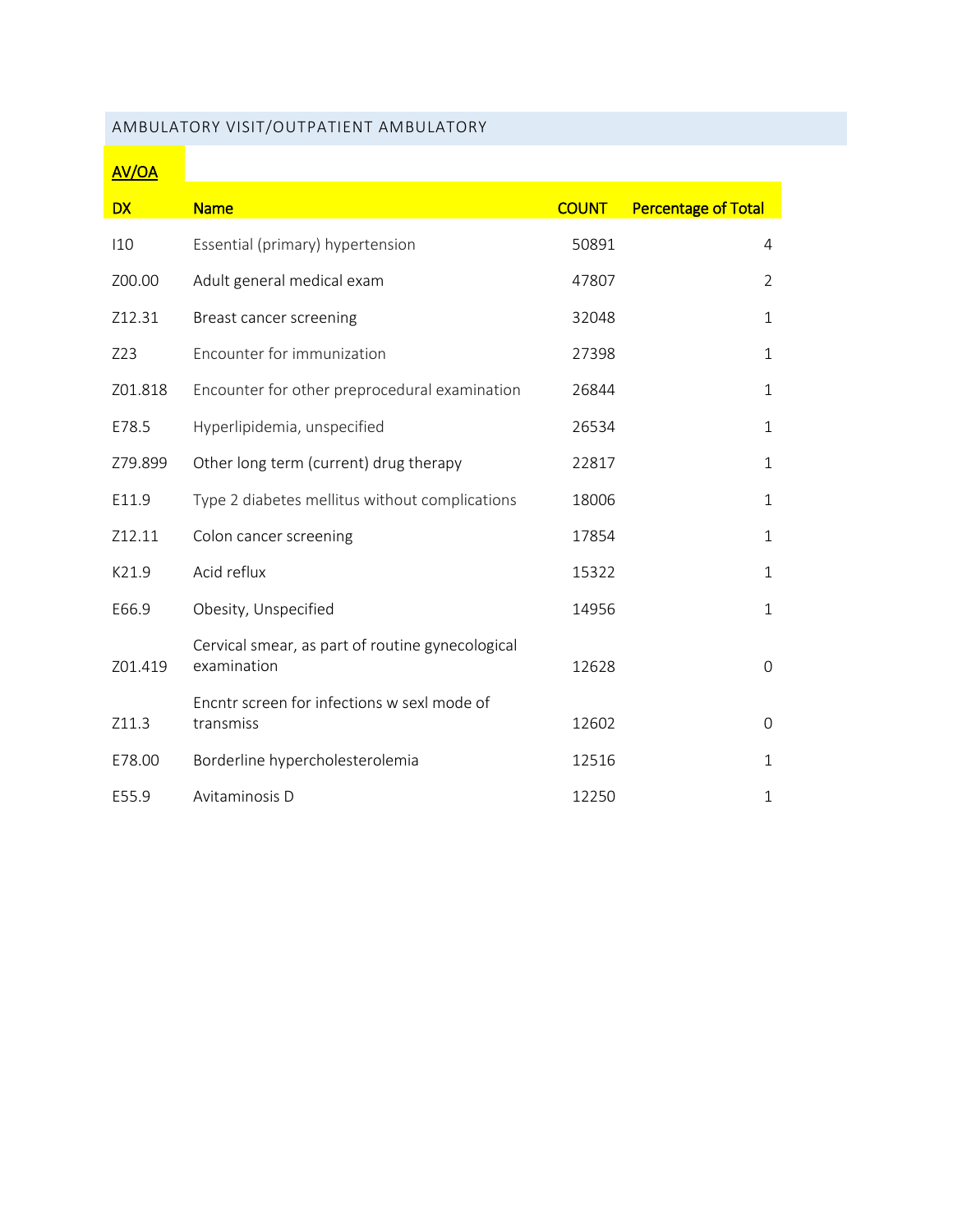#### <span id="page-13-0"></span>ALL ENCOUNTER TYPES

| <b>DX</b> | <b>Name</b>                                    | <b>COUNT</b> | <b>Percentage of Total</b> |
|-----------|------------------------------------------------|--------------|----------------------------|
| 110       | Essential (primary) hypertension               | 79557        | 3                          |
| Z00.00    | Adult general medical exam                     | 48509        | $\mathbf{1}$               |
| Z79.899   | Other long term (current) drug therapy         | 47421        | $\mathbf{1}$               |
| Z23       | Encounter for immunization                     | 43079        | $\mathbf{1}$               |
| E78.5     | Hyperlipidemia, unspecified                    | 40044        | $\mathbf{1}$               |
| Z12.31    | Breast cancer screening                        | 32074        | $\mathbf{1}$               |
| E66.9     | Obesity, Unspecified                           | 29979        | $\mathbf{1}$               |
| Z01.818   | Encounter for other preprocedural examination  | 28818        | $\mathbf{1}$               |
| Z87.891   | Personal history of nicotine dependence        | 28416        | $\mathbf{1}$               |
| K21.9     | Acid reflux                                    | 27904        | $\mathbf{1}$               |
| E11.9     | Type 2 diabetes mellitus without complications | 27602        | $\mathbf{1}$               |
| R94.31    | Abnormal ambulatory electrocardiogram          | 24835        | 0                          |
| Z79.82    | Long term (current) use of aspirin             | 24579        | $\mathbf{1}$               |
| R07.9     | Acute chest pain                               | 24339        | 0                          |
| R06.02    | <b>Breath shortness</b>                        | 22397        | 0                          |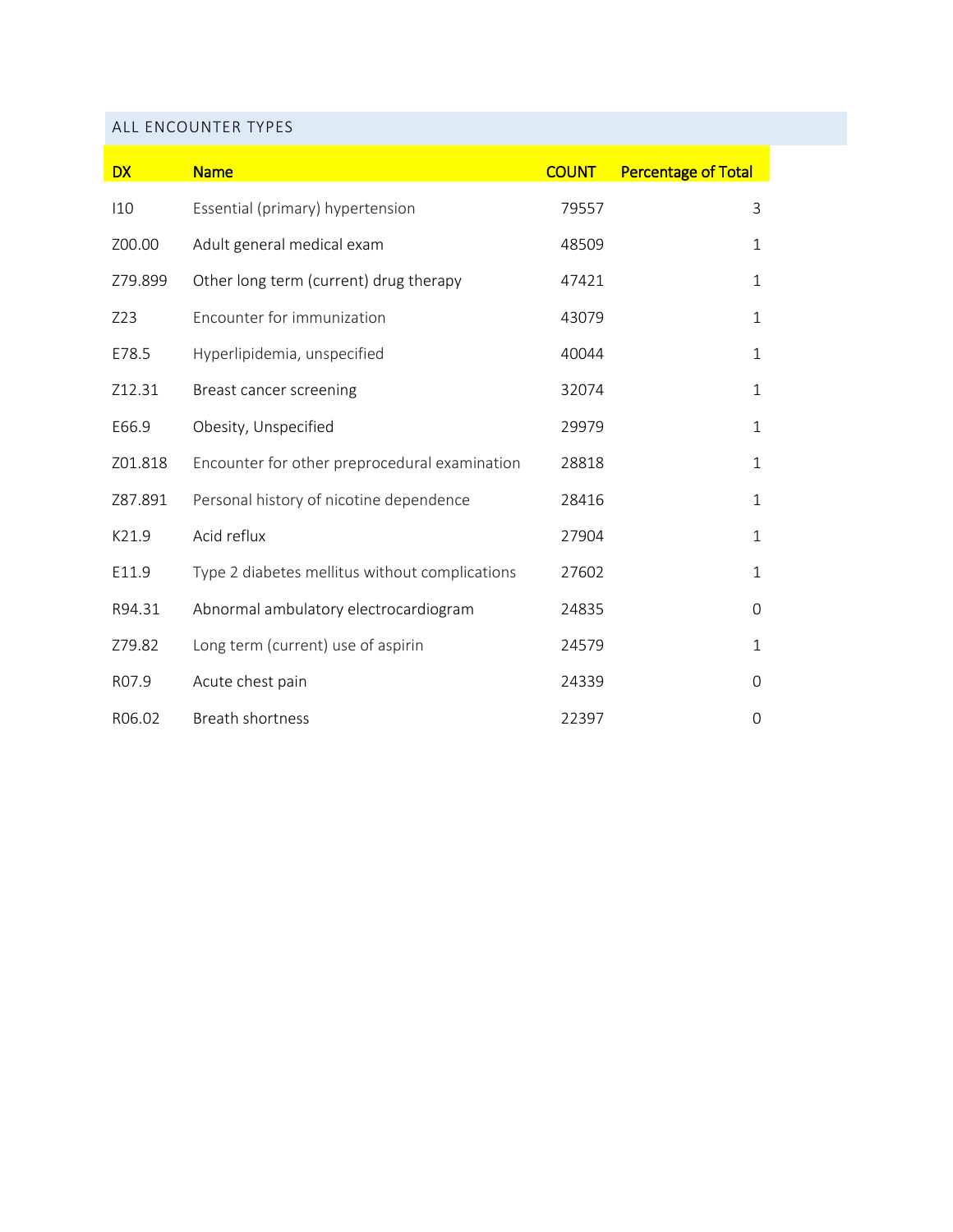## <span id="page-14-0"></span>TOP 15 DRGS FOR EMERGENCY TO INPATIENT AND INPATIENT ENCOUNTERS

The below table lists the top 15 DRGs from October 2015 to April 2018 for Emergency to Inpatient (EI) and Inpatient (IP) encounters

Column definitions:

- DRG: The DRG code
- Name: The short name associated with that DRG
- Count: The number of times this DRG appeared
- Percentage of Total: The percentage of all encounters accounted for by this code

| <b>DRG</b> | <b>NAME</b>                                                                        | <b>COUNT</b> | <b>Percentage of Total</b> |
|------------|------------------------------------------------------------------------------------|--------------|----------------------------|
| 470        | MAJOR HIP AND KNEE JOINT REPLACEMENT OR<br>REATTACHMENT OF LOWER EXTREMITY W/O MCC | 7227         | 8                          |
| 640        | MISC DISORDERS OF<br>NUTRITION, METABOLISM, FLUIDS/ELECTROLYTES W MCC              | 2573         | $\mathbf{3}$               |
| 560        | AFTERCARE, MUSCULOSKELETAL SYSTEM & CONNECTIVE<br>TISSUE W CC                      | 2121         | $\overline{2}$             |
| 885        | <b>PSYCHOSES</b>                                                                   | 1803         | $\overline{2}$             |
| 460        | SPINAL FUSION EXCEPT CERVICAL W/O MCC                                              | 1648         | $\overline{2}$             |
| 775        | VAGINAL DELIVERY W/O COMPLICATING DIAGNOSES                                        | 1412         | $\overline{2}$             |
| 871        | SEPTICEMIA OR SEVERE SEPSIS W/O MV >96 HOURS W MCC                                 | 1273         | $\mathbf{1}$               |
| 795        | NORMAL NEWBORN                                                                     | 1251         | $\mathbf{1}$               |
| 291        | <b>HEART FAILURE &amp; SHOCK W MCC</b>                                             | 1050         | $\mathbf{1}$               |
| 101        | SEIZURES W/O MCC                                                                   | 1020         | $\mathbf{1}$               |
| 483        | MAJOR JOINT/LIMB REATTACHMENT PROCEDURE OF UPPER<br><b>EXTREMITIES</b>             | 1017         | $\mathbf{1}$               |
| 392        | ESOPHAGITIS, GASTROENT & MISC DIGEST DISORDERS W/O<br><b>MCC</b>                   | 1017         | $\mathbf{1}$               |
| 794        | NEONATE W OTHER SIGNIFICANT PROBLEMS                                               | 889          | $\mathbf{1}$               |
| 57         | DEGENERATIVE NERVOUS SYSTEM DISORDERS W/O MCC                                      | 870          | $\mathbf{1}$               |
| 194        | SIMPLE PNEUMONIA & PLEURISY W CC                                                   | 808          | $\mathbf 1$                |